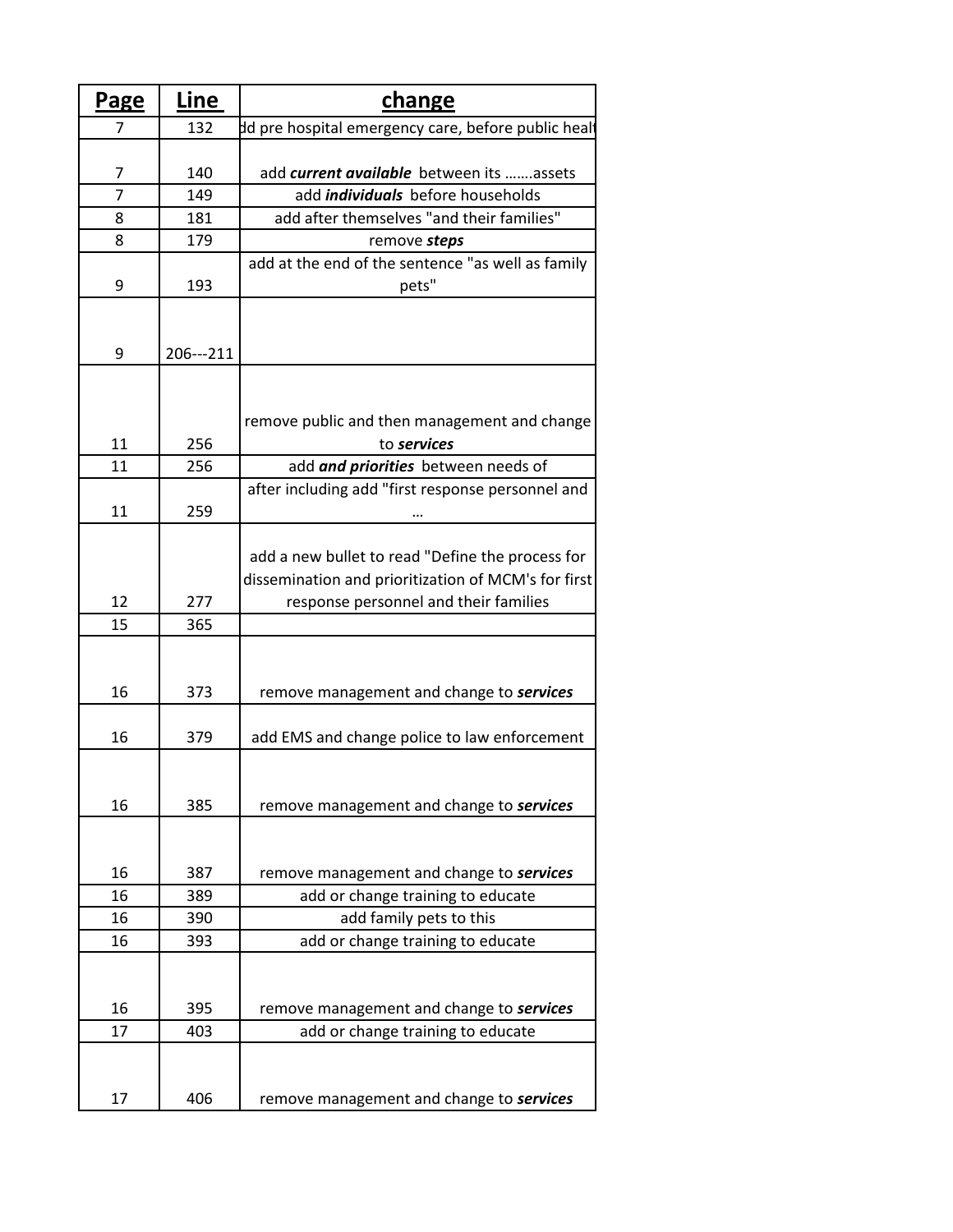| 17       | 411        | remove management and change to services                    |
|----------|------------|-------------------------------------------------------------|
|          |            |                                                             |
| 17       | 413        | remove management and change to services                    |
|          |            |                                                             |
|          |            |                                                             |
| 17       | 430        | remove management and change to services                    |
| 18       | 435        | add or change training to educate                           |
|          |            |                                                             |
| 18       | 441        | remove public                                               |
| 18       | 452        | add or change training to educate                           |
| 18<br>19 | 465<br>466 | change training to educate                                  |
| 19       | 471        | add or change training to educate<br>add and older citizens |
|          |            |                                                             |
| 19       | 477        | Why only government?                                        |
| 21       | 534        | add reliable between novel and diagnostics                  |
|          |            |                                                             |
|          |            |                                                             |
| 22       | 560        | remove management and change to services                    |
|          |            |                                                             |
| 25       | 629        | add Identified cost saving to incentives                    |
| 25       | 629        | change training to <i>educate</i>                           |
| 28       | 627        | add or change training to educate                           |
|          |            | add "but maintain overall consistency of                    |
| 28       | 666        | information disseminated"                                   |
| 28       | 684        | add or change training to educate                           |
|          |            |                                                             |
| 28       | 686        | add current between map and local                           |
|          |            |                                                             |
| 29       | 699        |                                                             |
|          |            | add such as providing health care to sick family            |
| 29       | 699        | members                                                     |
| 29       | 701        | add "hands only CPR"                                        |
| 29       | 703        | add or change training to educate                           |
|          |            |                                                             |
| 31       | 760        |                                                             |
| 37       | 968        | after Public Health add "EMS"                               |
|          |            |                                                             |
|          |            |                                                             |
| 39       | 1007       | remove management and change to services                    |
| 39       | 1013       | add <b>EMS</b>                                              |
| 39       | 1017       | add or change training to educate                           |
|          |            |                                                             |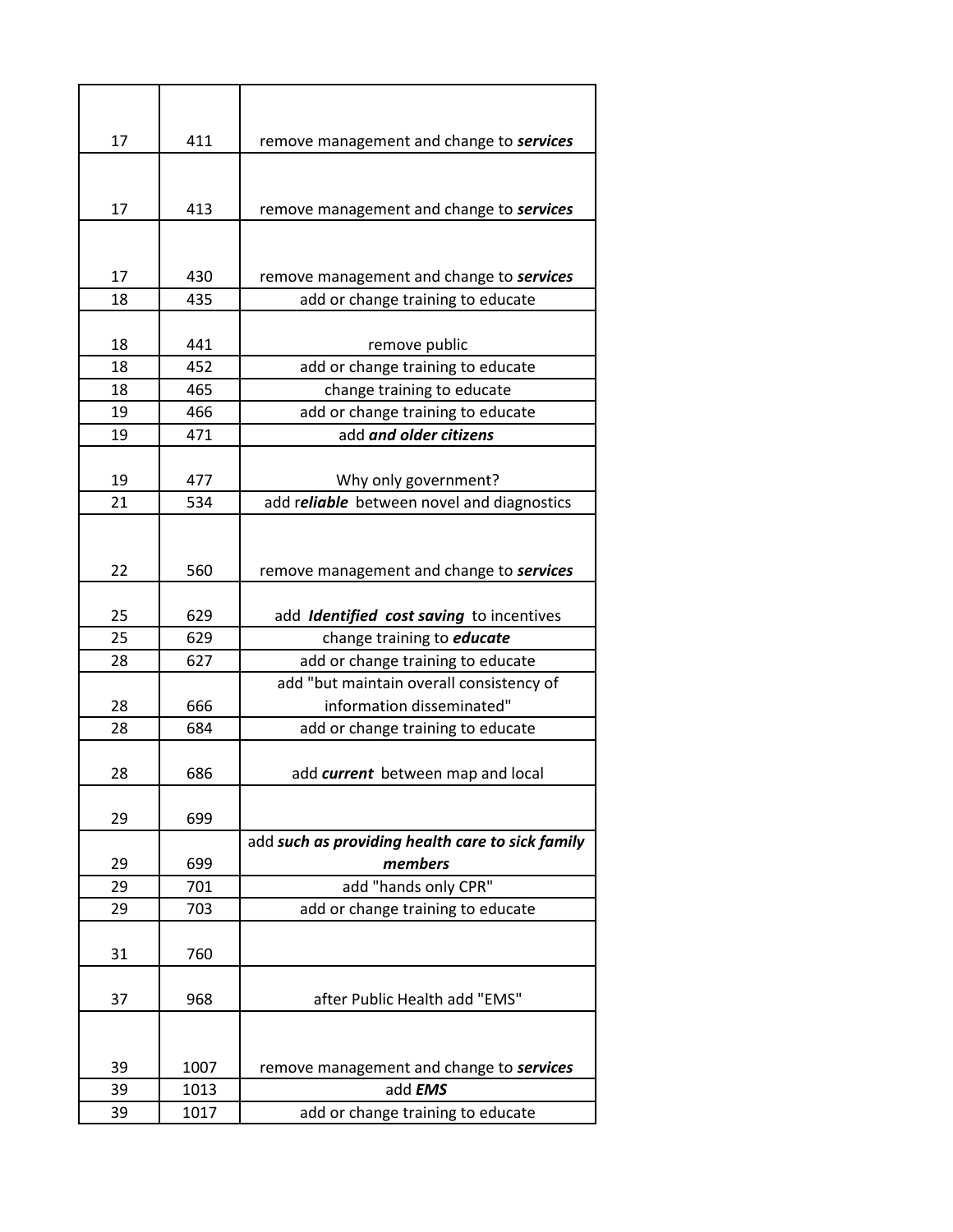| 39 | 1022  | remove management and change to services     |
|----|-------|----------------------------------------------|
| 41 | 1083  | add or change training to educate            |
|    |       |                                              |
|    |       |                                              |
| 41 | 1093  | add reponse between appropriate and staffing |
| 41 | 1104  | add or change training to educate            |
| 41 | 1105  | add or change training to educate            |
| 41 | 1107  | add or change training to educate            |
|    |       | after for add "an all hazardous approach to" |
| 41 | 1080  | disasters                                    |
| 42 | 1115  | add or change training to educate            |
|    |       |                                              |
|    |       |                                              |
| 42 | 1145  | remove management and change to services     |
|    | 1166- |                                              |
| 43 | 1168  | add "CDC airport Quarantine stations         |
| 44 | 1186  | remove non-influenza                         |
| 44 | 1189  | add reliable between novel and diagnostics   |
| 44 | 1202  | add or change training to educate            |
| 45 | 1218  | add or change training to educate            |
|    |       |                                              |
|    |       |                                              |
|    |       |                                              |
|    |       |                                              |
|    |       |                                              |
|    |       |                                              |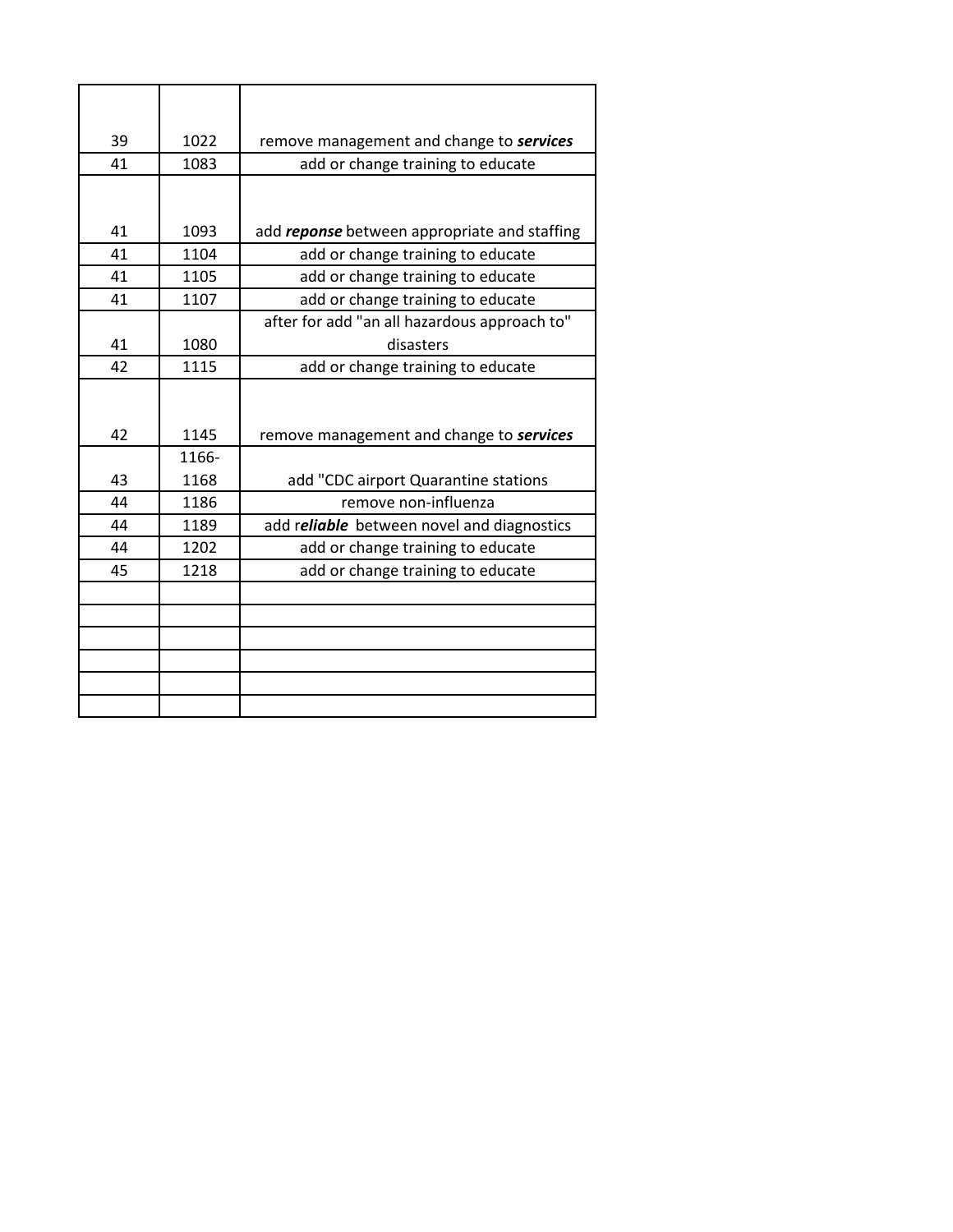| comment                                                                                                             |
|---------------------------------------------------------------------------------------------------------------------|
| Pre hospital care is where health care begins in an emergency/disaster                                              |
| This will ensure that there would be no delay in getting available                                                  |
| assets to an event                                                                                                  |
| This makes this statement more Inclusive                                                                            |
| It is important that families are included in this statement                                                        |
|                                                                                                                     |
| Not sure what "step" adds to this statement                                                                         |
| We have learned from history that family pets must be included                                                      |
| How about considering adding some language about teaching family                                                    |
| members on when you care for someone at home and when you                                                           |
| call 9-1-1                                                                                                          |
|                                                                                                                     |
| Its more global to change from public health to health and                                                          |
| management to services which will include PD/FD/EMS/EMS/                                                            |
| hospitals and others, this should happen throughout the document                                                    |
| makes the statement more global                                                                                     |
| First response personnel should be considered a priority and                                                        |
| separate like at risk individuals                                                                                   |
|                                                                                                                     |
| Prioritizing first response personnel is critical in order to assure that<br>they will be available in emergencies. |
| who would be the oversight body?                                                                                    |
| Its more global to change from management to services which will                                                    |
| include PD/FD/EMS/EMS/ hospitals and others, this should happen                                                     |
| throughout the document                                                                                             |
|                                                                                                                     |
| Not sure why EMS was not included in this list                                                                      |
| Its more global to change from management to services which will                                                    |
| include PD/FD/EMS/EMS/ hospitals and others, this should happen                                                     |
| throughout the document                                                                                             |
| Its more global to change from management to services which will                                                    |
| include PD/FD/EMS/EMS/ hospitals and others, this should happen                                                     |
| throughout the document                                                                                             |
| its more than just training                                                                                         |
| same reasoning as above                                                                                             |
| its more than just training                                                                                         |
| Its more global to change from management to services which will                                                    |
| include PD/FD/EMS/EMS/ hospitals and others, this should happen                                                     |
| throughout the document                                                                                             |
| its more than just training                                                                                         |
| Its more global to change from management to services which will                                                    |
| include PD/FD/EMS/EMS/ hospitals and others, this should happen                                                     |
| throughout the document                                                                                             |
|                                                                                                                     |